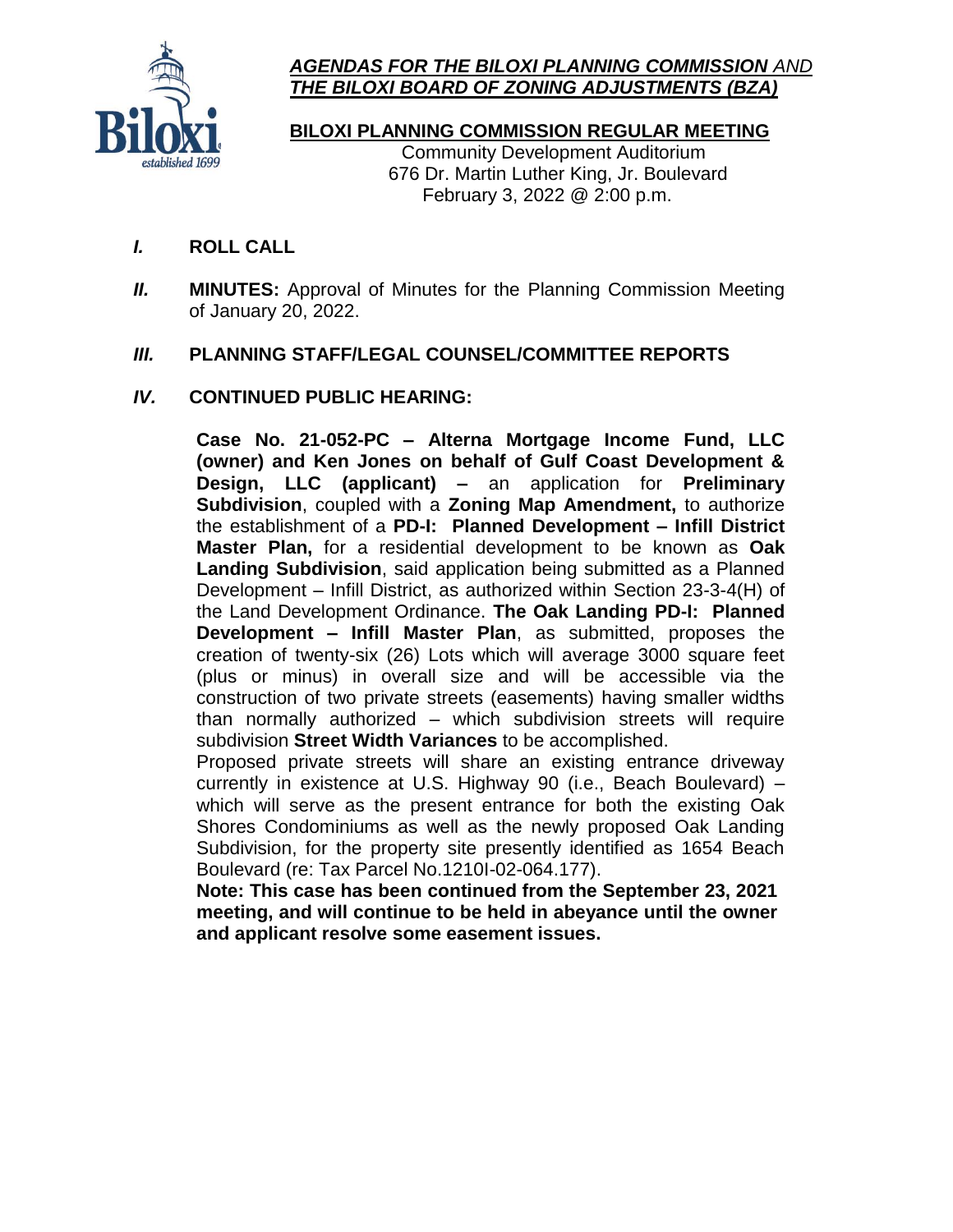### V. **NEW PUBLIC HEARINGS:**

**Case No. 22-011-PC – City of Biloxi – Text Amendments** to the **Land Development Ordinance,** involving typographical corrections to **Table 23-4-1(C) Use Table – Non-Residential** and **Planned Development Districts**, as it relates to scrivener errors discovered within the Use-Specific Standards.

**Case No. 22-012-PC – Sundance Capital Investments, LLC (owner) and Elliott Homes, LLC (applicant) –** application for **Zoning Map Amendment,** to authorize a change in zoning district classification for a parcel of land measuring six and four-tenths (6.4) acres (more or less) in size, from its present zoning district classifications of **CB Community Business, RM-30 High–Density Multi–Family Residential,** and **RS-10 Low-Density Single-Family Residential** to **RS-5 High-Density Single-Family Residential,** for a parcel of land presently identified as 2506 Beach Boulevard (re: Tax Parcel No. 1110O-01-020.000).

**Case No. 22-013-PC – Sundance Capital Investments, LLC (owner) and Elliott Homes, LLC (applicant) –** application for **Preliminary Subdivision** approval for a thirty-nine (39) lot Single-family residential subdivision, submitted under the working title: **Grande View Green Subdivision,** to authorize construction upon a parcel of land measuring six and four-tenths (6.4) acres (more or less) in size, for property presently identified as 2506 Beach Boulevard (re: Tax Parcel No. 1110O-01-020.000).

### VI. **TREE HEARING: None**

### VII. **CITY COUNCIL ACTION:**

**Case No. 21-058-PC – City of Biloxi –** a request for **Text Amendments to the Biloxi Land Development Ordinance** Sections 23-2-2(G), 23-2-4 (I) and 23-6-4, as it relates specifically to the Tree Committee, Tree Permit, and Tree Protection. *The City Council tabled this Text Change request until February 1, 2022***.**

**Case No. 21-068-PC – Jinan MS, LLC –** a request for **Zoning Map Amendment,** to authorize a change in zoning district classification for land collectively measuring seventy-eight one-hundredths (.78) of an acre (more or less) in size, from their present zoning district classifications of **RS-10 Low-Density Single-Family Residential** to **RM-30 High–Density Multi–Family Residential,** for three parcels of land currently identified as 153 & 161 Pine Grove Avenue and 2465 Deming Place (re: Tax Parcel Nos. 1110J-02-091.000, 1110J-02- 091.001, & 1110J-02-092.000). *The City Council approved this Zoning Map Amendment on January 25, 2022***.**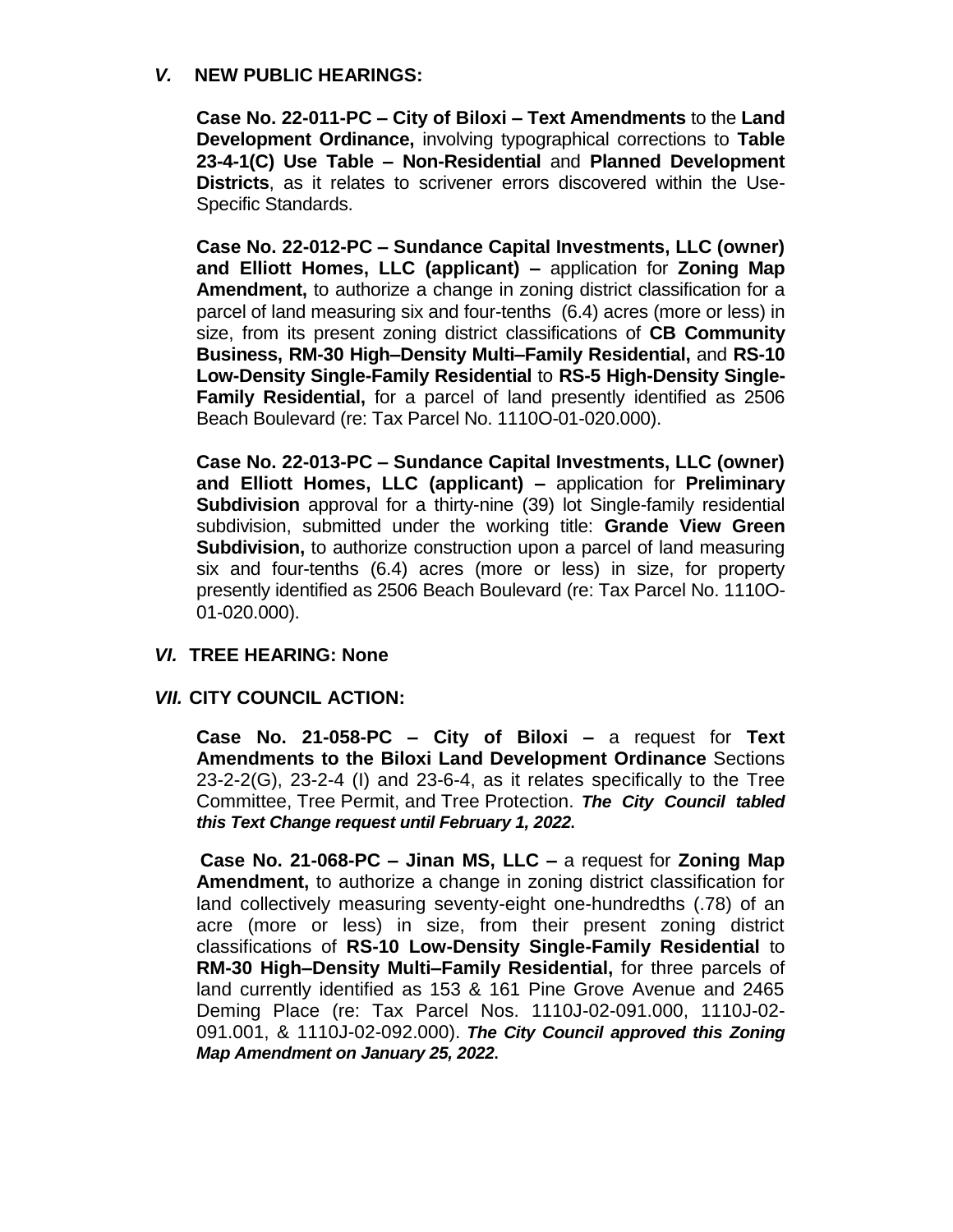**Case No. 22-001-PC – City of Biloxi –** a request for **Text Amendments to the Biloxi Land Development Ordinance,** specifically to consider an amendment to the regulations pertaining to **Short-Term Rental** uses, providing that **Short-Term Rentals** cannot be established within Recreational Vehicles (RVs) or Mobile/Manufactured Homes. *The City Council conducted a first reading of this Text Change request on January 25, 2022***.**

**Case No. 22-003-PC – Michael Schmitt IV –** a request for **Conditional Use** to authorize an existing Single Family Residence to be utilized as a **Short–Term Rental**, for property situated within an **RM-30 High-Density Multi-Family Residential** zoning district, and identified by municipal address 646 Water Street (re: Tax Parcel No. 1410K-01-057.000). *The City Council approved this Conditional Use on January 25, 2022.*

**Case No. 22-004-PC – Patrick Davis –** a request for **Conditional Use** to authorize the establishment of an Auto Repair and Servicing facility without Painting/Bodywork within a vacant commercial building situated upon a parcel of land 60' x 176' (More or Less) in size, and located within an **NB Neighborhood Business zoning district,** for property identified as 234 Iberville Drive (re: Tax Parcel No. 1210H-02- 008.000). *The City Council approved this Conditional Use on January 25, 2022.*

### VIII. **OLD BUSINESS:**

### *I***X. NEW BUSINESS:**

### **X. CITIZEN COMMENTS:**

### **XI***.* **COMMUNICATIONS:**

The next regularly scheduled Biloxi Planning Commission meeting will be held at 2:00 p.m. on Thursday, February 17, 2022, in the Auditorium of the Dr. Martin Luther King, Jr., Municipal Building, located at 676 Dr. Martin Luther King, Jr. Boulevard.

### **XII. ADJOURNMENT**